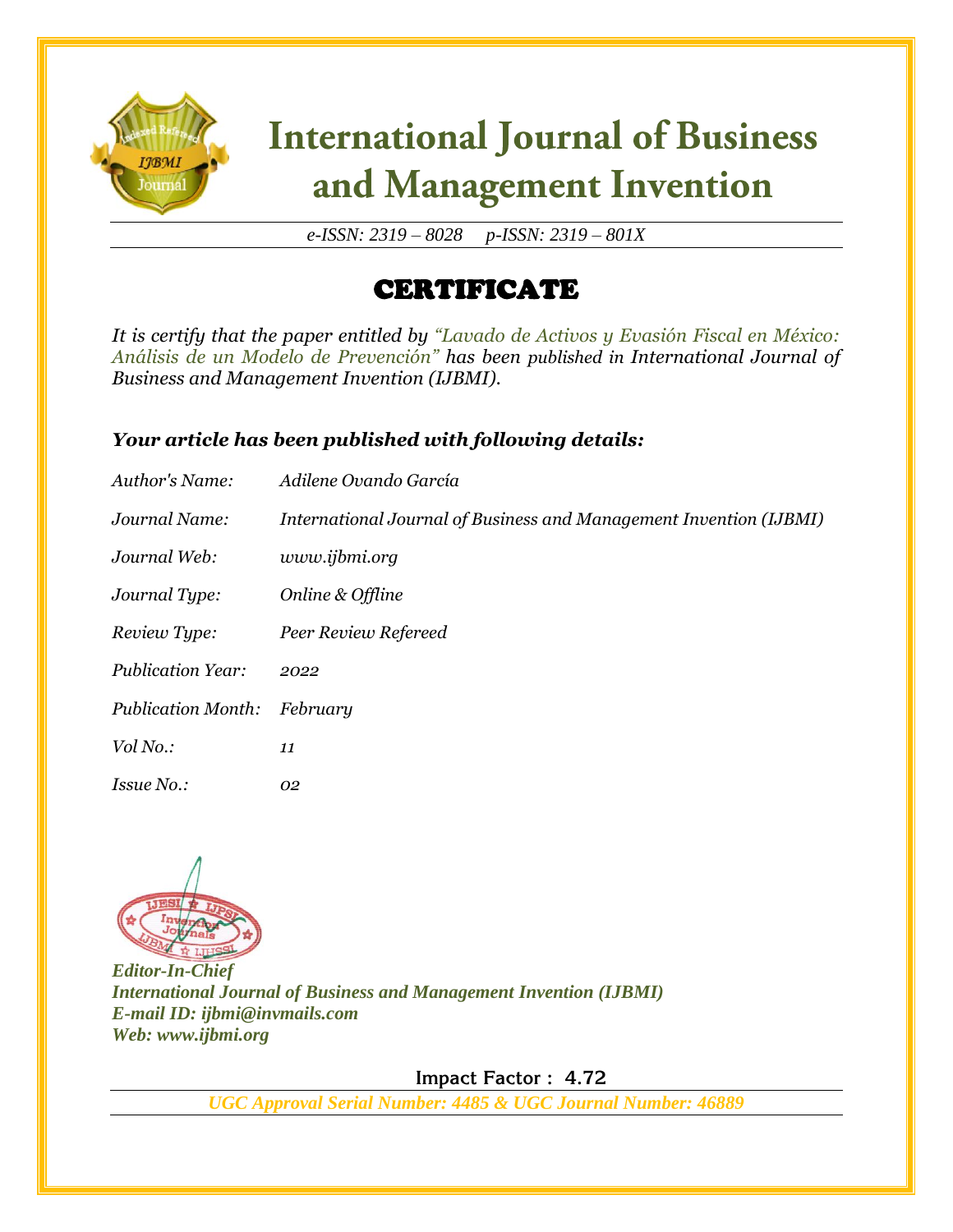

# **International Journal of Business** and Management Invention

*e-ISSN: 2319 – 8028 p-ISSN: 2319 – 801X*

### CERTIFICATE

*It is certify that the paper entitled by "Lavado de Activos y Evasión Fiscal en México: Análisis de un Modelo de Prevención" has been published in International Journal of Business and Management Invention (IJBMI).*

#### *Your article has been published with following details:*

| Author's Name:            | Fabiola de Jesús Mapén Franco                                      |
|---------------------------|--------------------------------------------------------------------|
| Journal Name:             | International Journal of Business and Management Invention (IJBMI) |
| Journal Web:              | www.ijbmi.org                                                      |
| Journal Type:             | Online & Offline                                                   |
| Review Type:              | Peer Review Refereed                                               |
| <b>Publication Year:</b>  | 2022                                                               |
| <b>Publication Month:</b> | February                                                           |
| Vol No.:                  | 11                                                                 |
| <i>Issue No.:</i>         | 02                                                                 |



*Editor-In-Chief International Journal of Business and Management Invention (IJBMI) E-mail ID: ijbmi@invmails.com Web: www.ijbmi.org*

 **Impact Factor : 4.72** 

*UGC Approval Serial Number: 4485 & UGC Journal Number: 46889*